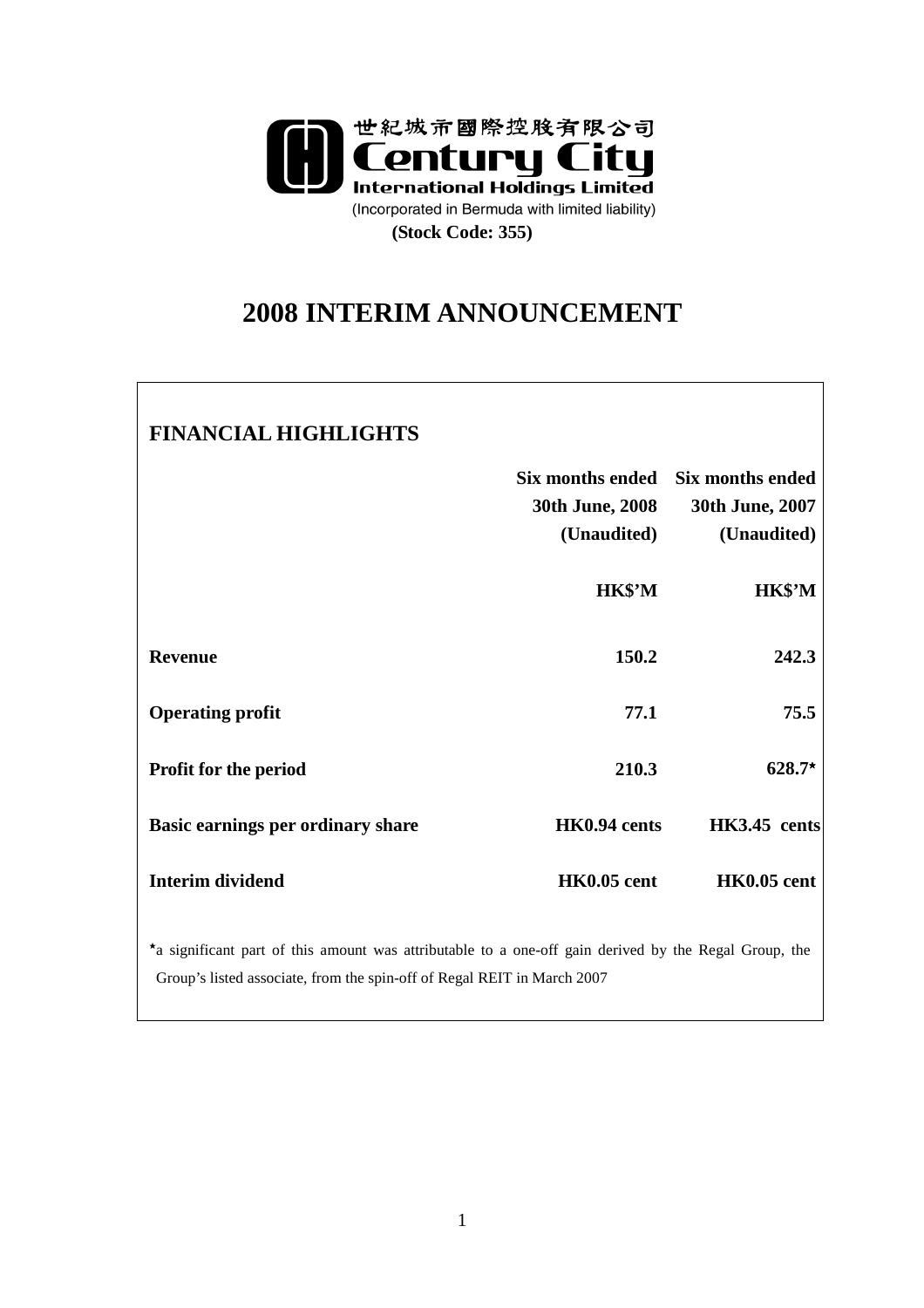

**Press Release** 10<sup>th</sup> September, 2008 **For Immediate Release** 

## **Century City Announces 2008 Interim Results**

Century City International Holdings Limited (stock code: 355) announced today the interim results for the period ended 30th June, 2008.

#### **FINANCIAL RESULTS**

For the six months ended 30th June, 2008, the Group achieved an unaudited consolidated profit attributable to shareholders of HK\$210.3 million. In the comparative period in 2007, the Group recorded a profit of HK\$628.7 million, a significant part of which was attributable to the share of profit from Regal Hotels International Holdings Limited, the Group's listed associate, arising from the one-off gain derived by Regal from the spin-off of Regal Real Estate Investment Trust in March 2007.

#### **DIVIDEND**

The Directors have declared the payment of an interim dividend of HK0.05 cent per ordinary share for the financial year ending 31st December, 2008 (2007 – HK0.05 cent).

#### **REVIEW OF OPERATIONS**

During the period under review, the global economy as a whole has been adversely impacted by the financial turmoil that started off with the sub-prime loan crisis in the United States. Credit markets have been seriously disrupted, resulting in the tightening of overall liquidity and credit, and equity markets have also undergone some substantial adjustments. Meanwhile, currency values and commodity prices have become increasingly volatile.

Having regard to the uncertainties in the overall economic conditions, which are expected to last at least in the near term, and the large amount of initial capital that will be required to start off a mining operation, the Group has been relatively cautious in its investment assessment and will not commit to significant funding unless the relevant criteria and environment are considered to be appropriate.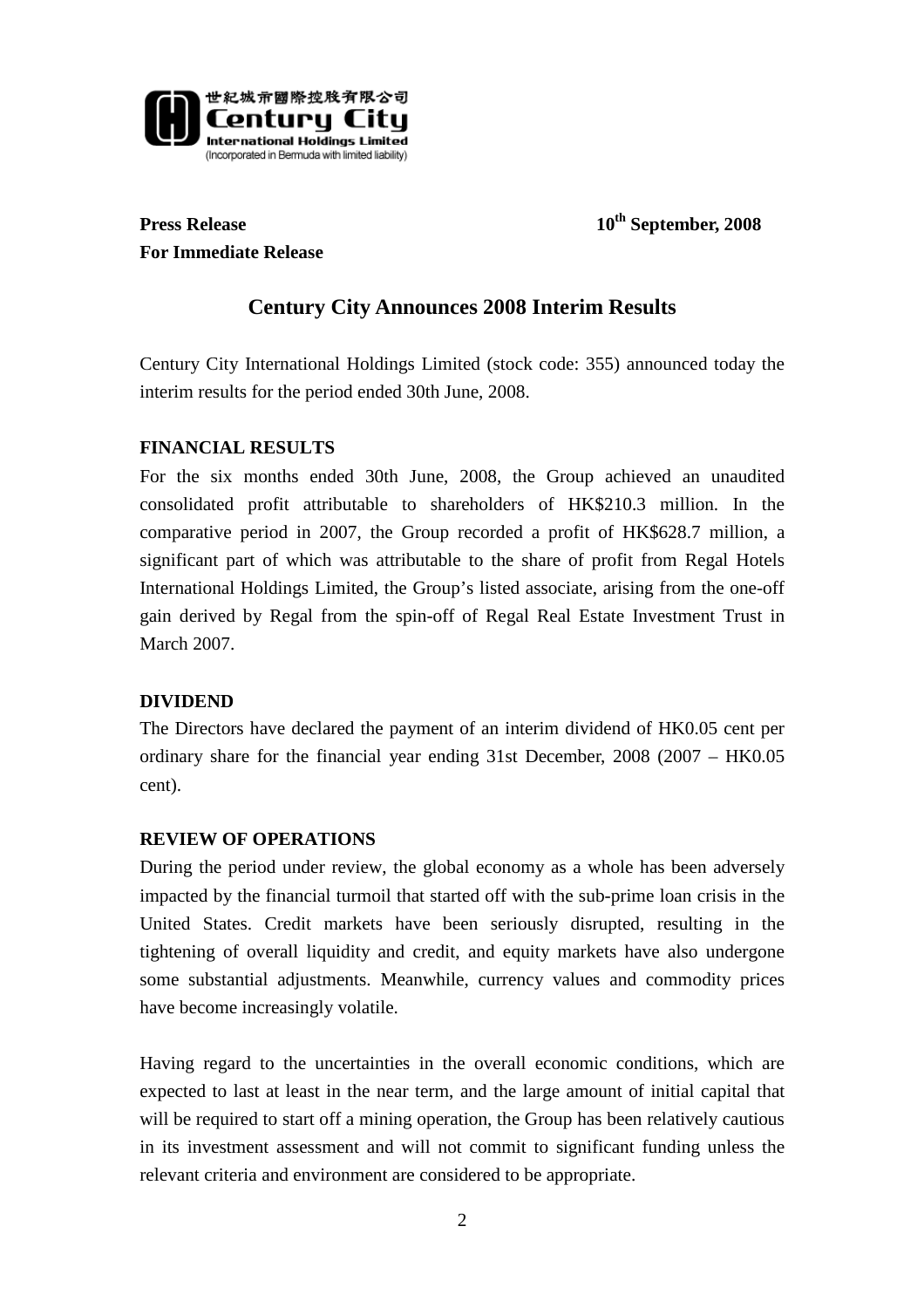Pursuant to a conditional acquisition agreement entered into with certain independent third party vendors, the Group has conditionally agreed to purchase a total of 51.8% direct or indirect interest in a company incorporated in Mongolia. In January this year, the Group entered into a supplemental agreement with the vendors principally to further extend the long-stop date for the satisfaction of the conditions precedent under the acquisition agreement to 31st December, 2008. The Group will continue to adopt a cautious approach in the assessment of this proposed project and will take into careful consideration all the relevant information and reports available as well as the recent development in the political and economic environment in Mongolia and globally before coming to a decision on the way forward.

#### **The PALIBURG GROUP, THE REGAL GROUP AND REGAL REIT**

For the six months ended 30th June, 2008, Paliburg achieved an unaudited consolidated profit attributable to shareholders of HK\$305.1 million.

For the six months ended 30th June, 2008, Regal achieved an unaudited consolidated profit attributable to shareholders of HK\$600.1 million.

For the six months ended 30th June, 2008, Regal REIT attained an unaudited consolidated profit of HK\$278.3 million.

For 2008 interim results and further information on Paliburg, Regal and Regal REIT, please refer to their respective press releases and full set of interim results announcements.

### **PROPOSED SHARE CONSOLIDATION AND CHANGE OF BOARD LOT SIZE**

The Board has proposed a share consolidation on the basis that every 10 ordinary shares of HK\$0.01 each will be consolidated into one consolidated ordinary share of HK\$0.10. The Board has also proposed to change the board lot size for trading in the ordinary shares of Century City from 2,000 ordinary shares to 4,000 consolidated ordinary shares upon the share consolidation becoming effective.

#### **OUTLOOK**

"The Group remains committed to diversify its investment portfolio into other business sectors that pose high growth potentials and is closely monitoring the overall business and investment environment. The Directors are confident that the Group is well-poised and capable to capture and capitalise on investment opportunities that can